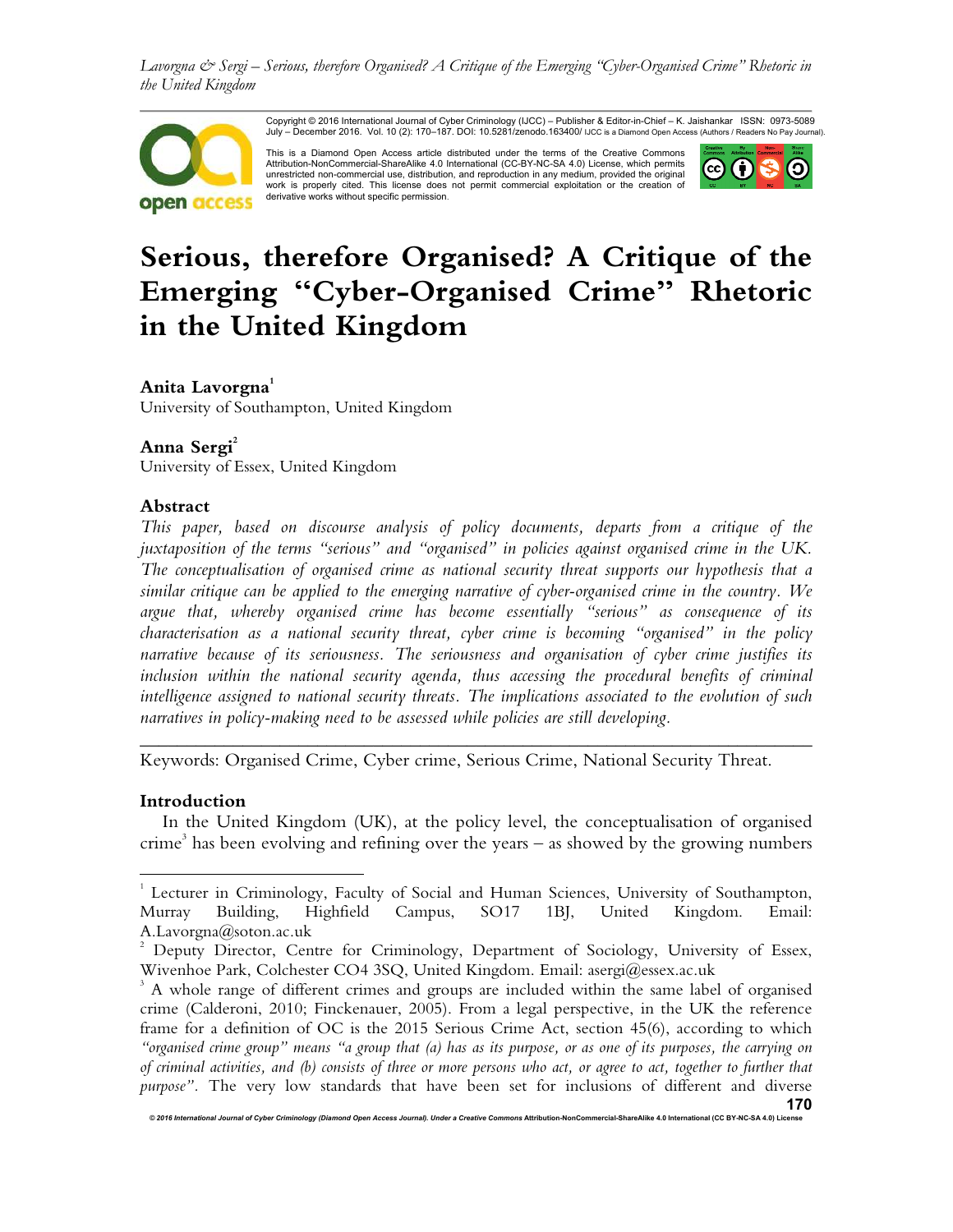

of policy documents published since 2000.<sup>4</sup> These documents have been criticised as the result of "policy construction" based on attempts of securitisation – i.e., the social construction of organised crime as a threat (Carrapico, 2014) – rather than on evidencebased observations of the evolution of organised criminality in the country (Hobbs, 2013; Campbell, 2014). As a result of this process, organised crime since 2010 appears in the UK as national security threat and, as such, it is dealt with through an enhanced national strategy centred on criminal intelligence (King & Sharp, 2006; HM Government, 2010; Sergi, 2015a).

As we will see in the following sections, the conceptualisation of organised crime in the UK has pivoted around a broad and undefined notion of *seriousness.*<sup>5</sup> This "paradigm of seriousness" as well as ambiguities around the notion of organised crime have been used in policy-making for producing consensus around increased resources and domestic powers (Edwards & Gill, 2006; Edwards & Levi, 2008). Arguably, defining a group of offenders as "organised" allows the approval of more intrusive and secretive investigative power (van Duyne, 2004; Levi, 2014).

Given the increasing consensus that the cyberspace offers plenty of new possibilities for committing serious types of cyber crime<sup>6</sup>, and considering the emergence of a nonevidence-based "cyber-organised crime" rhetoric in the international and European public discourse (Lavorgna, 2016), it is worth investigating whether a similar rhetoric has been developing also in the UK. If this is the case, the juxtaposition of "organised", "serious", and "cyber" would entail key implications for regulatory measures and policing in national strategies.

The framework within which we situate our work is social constructivism applied to security threats. Such an approach, borrowed from the field of international relations (Katzenstein, 1996; Huysmans, 2004; McDonald, 2008) has already been used in the field ļ

4 See for example, the 2004 Home Office's White Paper *One step ahead: a 21<sup><sup><i>st</sup>*</sup> century strategy to</sup> *defeat organised crime*, the 2009 Cabinet Office paper *Extending our reach: a comprehensive approach to tackling serious organised crime*, or the 2010 Home Office strategy *Local to Global: reducing the risk from organised crime*.

5 Some definitions of "serious crime" exist but they are linked to the law and the punishability threshold. Consider for instance the Palermo Convention on Transnational Organised Crime, 2(b), according to which "serious crime" shall mean conduct constituting an offence punishable by a maximum deprivation of liberty of at least four years or a more serious penalty or the Serious Crime Act 2015, which punishes participation in crimes punishable with seven years imprisonment). In the criminological debate, the conceptualisation of "seriousness" is also linked to what the law classifies as "serious crimes" in terms of their potential harm to the general public and their degree of proximity and sophistication (Edwards and Levi, 2008).

6 Here broadly defined, in line with the 2001 Budapest Convention on Cybercrime, as offences against the confidentiality, integrity, and availability of computer data and systems (illegal access, illegal interception, data interference, system interference, and misuse of services); computerrelated offences (computer-related forgery and computer-related fraud); content-related offences (offences related to child pornography); offences related to infringements of copyright and related rights.

 $@$  2016 International Journal of Cyber Criminology (Diamond Open Access Journal). Under a Creative Co

phenomena as organised crime have already been severely criticised in academia (Campbell, 2013, 2014; Hobbs, 2013; Sergi, 2016). These criticisms are not new: already in the past, "organised crime" has been accused to be used as "a catchphrase to express the growing anxieties" on the expansion of illegal markets and the perceived growing undermining of the legal economy and political institutions (Paoli, 2002, p.51).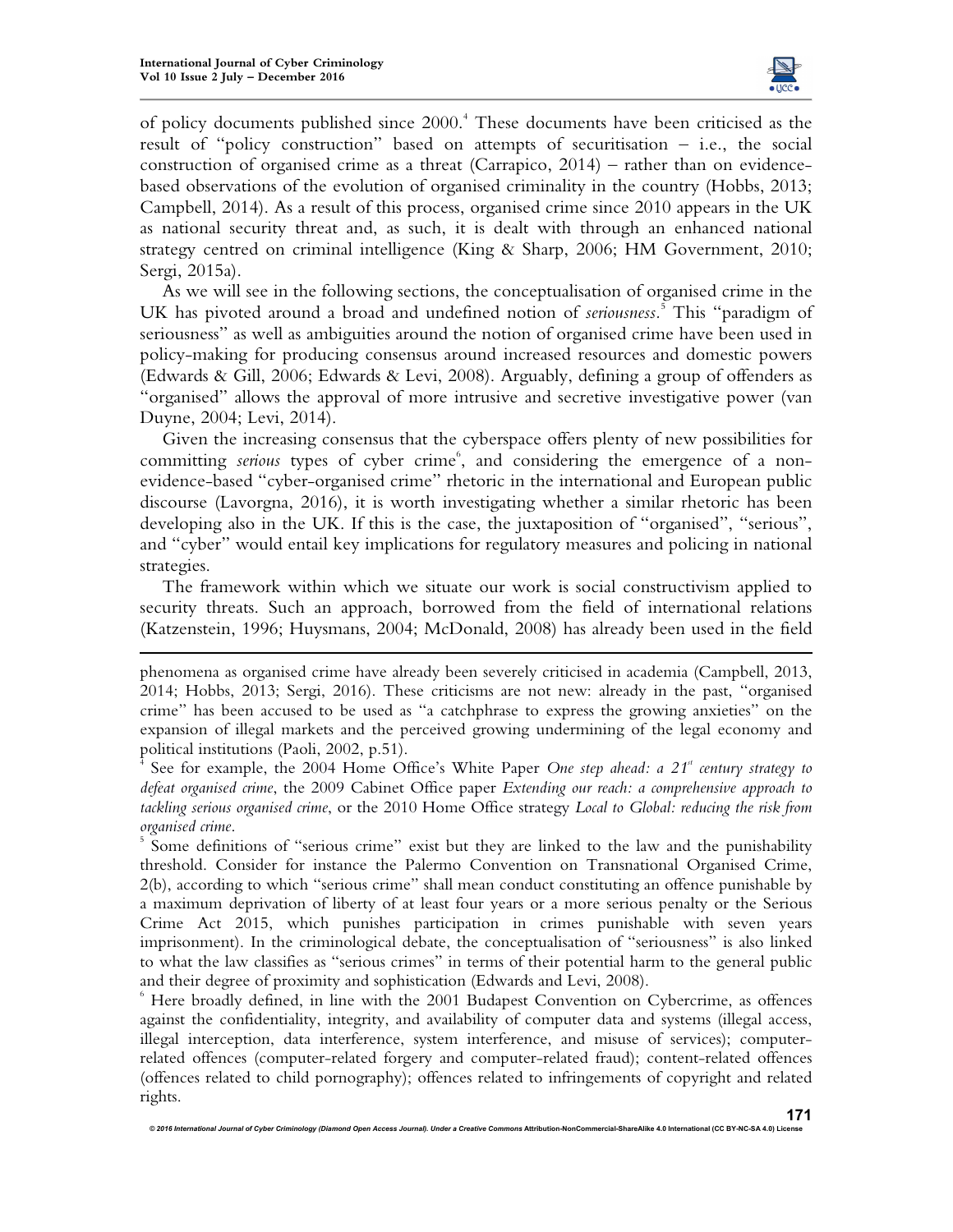of drugs, asylum, and immigration among others (Huysmans, 2002), and even organised crime (Carrapico, 2014). It allows us to look at the topics at hand through the lenses of the securitisation conceptual framework (Buzan et al., 1998) and to explain the significance of language in national policy-making in enlarging the concept of security to cover also for crime issues (Farrand & Carrapico, 2012).

In our study, based on discourse analysis of policy documents, we argue that the juxtaposition of the term "serious" and the term "organised" in policies on organised crime can be observed also in the emerging narrative of cyber-organised crime in the UK: there is in fact an inverted parallelism between the characterisation of organised crime as serious threat to national security and the developing characterisation of cyber crime as serious crime too, therefore organised "by default". We argue that this juxtaposition of "serious" and "organised" in framing cyber crime is an example of securitisation and more in general can be understood as "shorthand for the construction of security" (McDonald, 2008, p.566). Whereby organised crime has become inherently *serious* as consequence of its own securitisation process (Sergi, 2016), mirrored in its current national security characterisation, cyber crime is becoming *organised* in the policy narrative *because of* its seriousness, which shall justify its inclusion within the national security agenda as well. This inclusion shall mean accessing the procedural benefits of criminal intelligence paired to national security threats. The implications associated to the evolution of such narratives in policy-making need to be assessed while policies are still developing.

This paper will first present the process of securitisation, which has allowed the "seriousness" of organised crime to enter successfully the national security agenda. After explaining our methodology, the paper will present our analysis of the language used for describing cyber crime in policy documents. The findings support our main argument that through the use of the word "serious" also the word "organised" has arbitrarily migrated into the conceptualisation of cyber crime.

#### **Background**

#### *The securitisation of organised crime*

Organised crime in the UK is mainly described as a threat for the economic sector nationwide rather than as an issue for traditional street policing approaches (NCA, 2014a; Home Office, 2010a). As organised crime is detrimental for the financial health of the country, and any "economic deficit is also a security deficit" (Home Office, 2010b, p.4), organised crime has been conceptualised as a security threat since 2010, with the Home Office (2010b) declaring officially that organised crime – which is *serious*– is a threat to national security, thus explicitly establishing the link between national security and organised crime through its *seriousness* (Sergi, 2016). As highlighted by the Home Office (2013, p.7) in the latest strategy against Serious and Organised Crime, "the strategy uses the framework we have developed for our counter-terrorist work", which confirms the national security dimension. However, this high policing approach has been criticised, as it incurs the risk of losing different local manifestations of organised crime (Hobbs, 2013).

The process whereby a threat is identified as a security issue or "constructed" to create legitimacy and authority for dealing with that issue (Weaver, 1995; Neal, 2009) is the securitisation process. The way "construction" works towards securitisation can differ. It has been argued that by focusing on the "social significance of language" (Huysmans,  $2002$ , p. 44) – i.e., the idea that, by bringing social practices into a communicative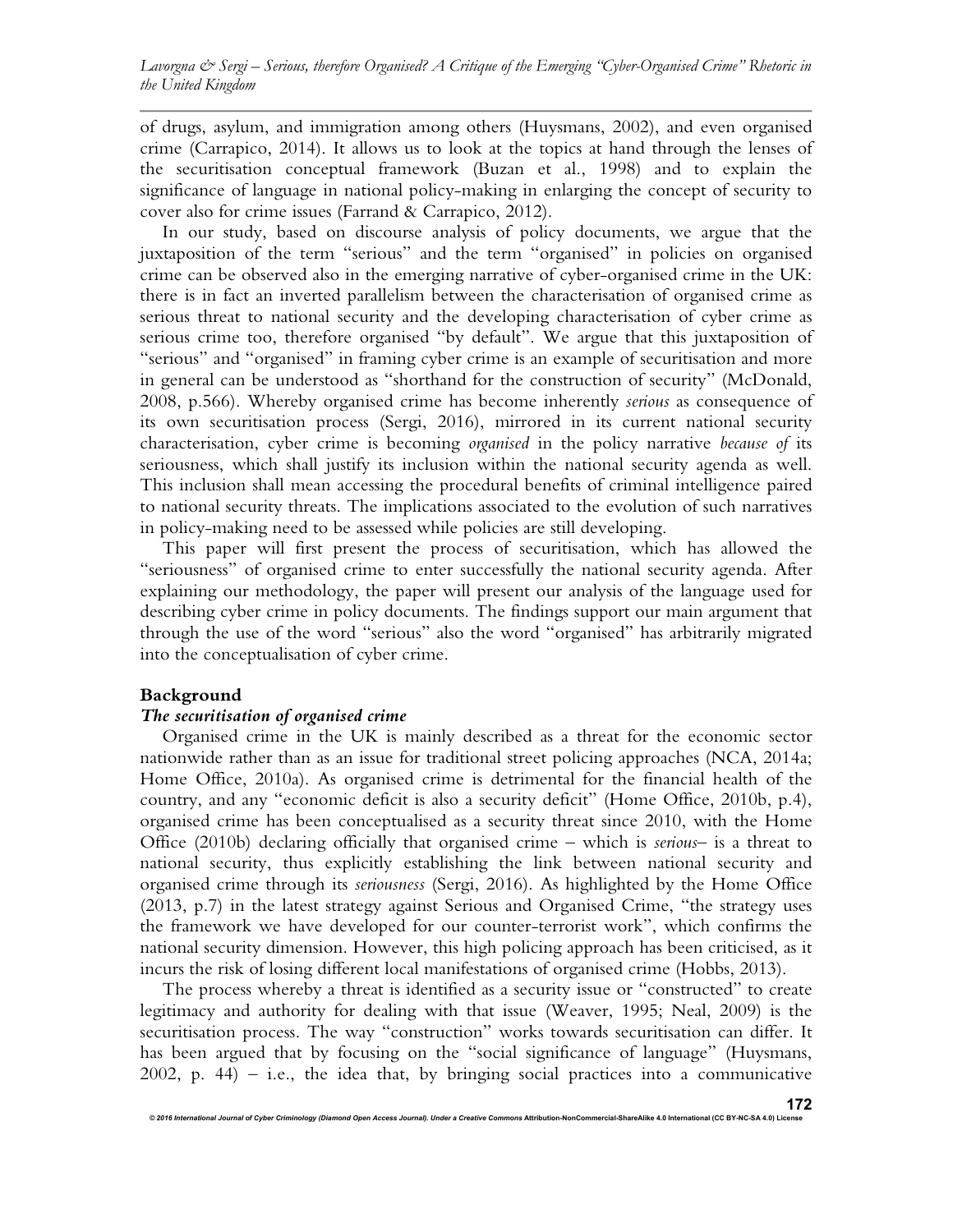$\overline{a}$ 



framework, language supports the integration of social relations – we can understand how the speech act can construct a security problem. For instance, in the case of organised crime as policy category in the UK, sentences like "organised crime is a serious threat to our economy" or "any threat to our economy is a security threat" are not neutral statements: security language is made of a body of rules like any other language (Foucault, 1972), and the repetition of specific *organisations* of sentences – one sentence following another, one word following another – makes these enunciations security utterances. As Wæver argued (1995, p. 55), "by uttering 'security', a state representative moves a particular development into a specific area, and thereby claims a special right to use whatever means necessary to block it". This securitisation of the UK public discourse has been observed for instance in the wake of the United States 9/11, London 7/7, and continued Islamist attacks: counterterrorism moved to the top of the policy agenda through the production of a narrative by policy-makers. This resulted in the proliferation of counterterrorism legislation, increased budgets for counterterrorism, and increased state powers (Huysmans & Buonfino, 2008; Bright, 2012; Heath-Kelly 2013).

Since organised crime has been subsumed within the national security agenda in 2010, there is a direct connection between the serious character of organised crime and its national security status. It has been already noticed (Sergi, 2016) that the "serious" character attached of organised crime in policy-making has supported changes in criminal law with the Serious Crime Act 2015, which criminalises organised crime participation. If a threat is serious, then the law needs to intervene also through criminalisation.

The process of securitisation of organised crime is not just a recent trend (Campbell, 2014). Historically, organised crime in the UK has been paired with *serious crime* since the late 1990s, when the National Criminal Intelligence Service included in its annual national threat assessment an evaluation of both serious *and* organised crime (NCIS, 2000). With the use of the word *serious* in the Serious and Organised Crime Policing Act 2005 establishing the Serious Organised Crime Agency (SOCA, replaced in 2013 by the National Crime Agency (NCA)), a "paradigm of seriousness" officially became a quintessential feature of policy on organised crime in the country. The paradigm of seriousness can be defined as a pattern of assertions supporting the underlying idea that most serious crimes *ought to be* organised as well as most organised *crimes* (emphasis on the plural) raise concerns because of their seriousness (Sergi, 2016).

From a policing perspective, the marriage between serious and organised has been strengthened also because of the difficulty in securing convictions against "organised criminals"; the focus on the seriousness of crimes that are also organised has disregarded the proof of the organisational character of criminal groups for the purposes of crime classification (Campbell, 2013; Sergi, 2014, 2015b). This aspect has been reviewed in the latest Serious Crime Act 2015, with the new offence for participation in organised crime groups' activities (Sergi, 2016).<sup>7</sup> In essence, in order to be prosecuted through the support of criminal intelligence agencies (namely the NCA), a crime needs to be *serious enough* (Campbell, 2013).

The new Serious Crime Act 2015, at section 45(4b) describes activities of organised crime groups as offences punishable "with imprisonment for a term of 7 years or more", thus serious offences. The focus, in line with Sergi's "Activity Model" (Sergi, 2014, 2015a), is on the criminal activity, identified as *serious* through its sentencing classification.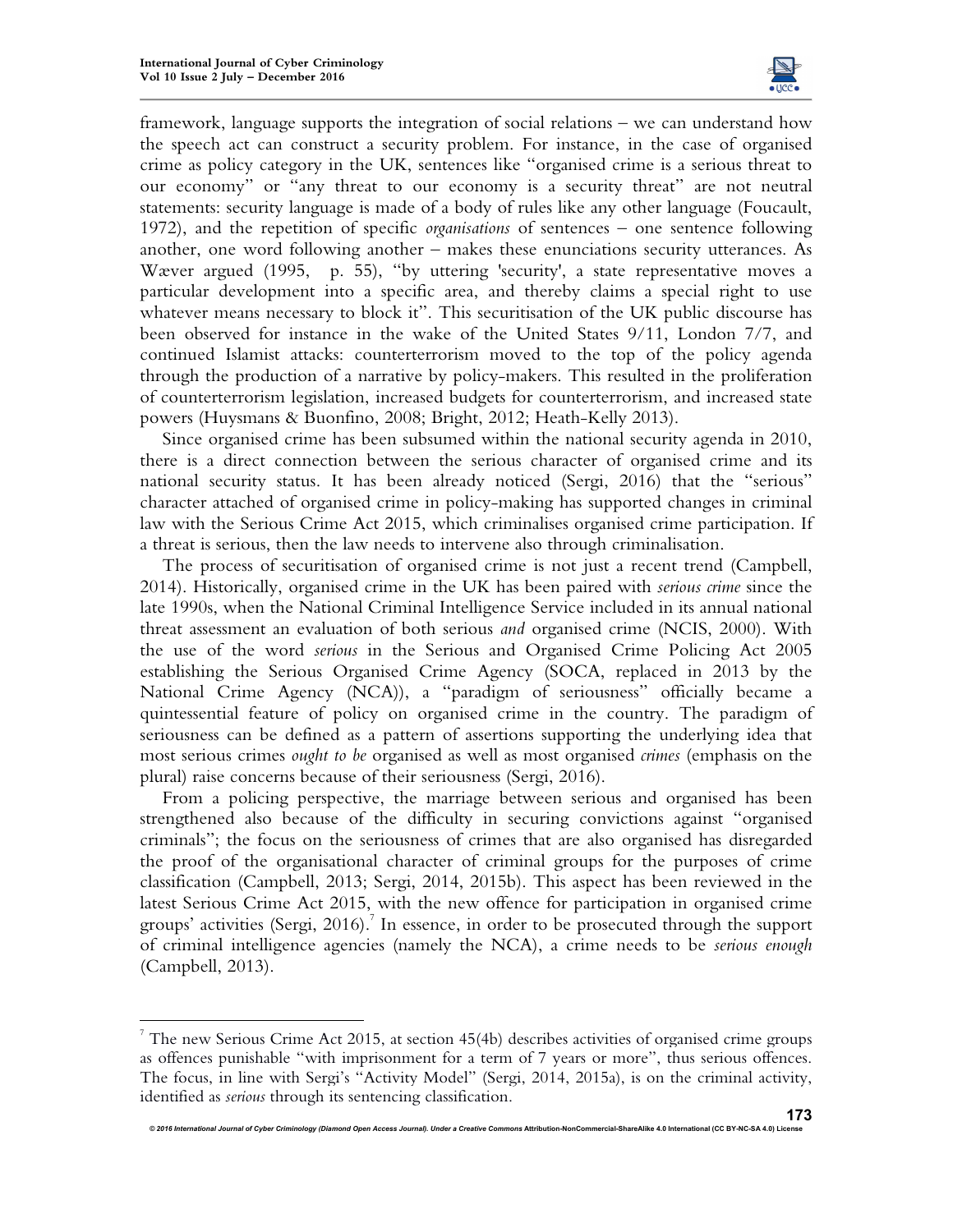The link between the "seriousness" of crimes and their "organised" character has been also established through the ranking of criminal threats in the National Intelligence Model (NIM) as developed since the 1990s by the National Criminal Intelligence Service (NCIS, 2000). There are three levels of policing based on *risk* and *harm* and linked to the criminal capacity of groups: (1) single-jurisdictional for local issues (gang crimes), (2) multijurisdictional for cross-border issues, and (3) national and international for "serious and organised" crime (Centrex, 2007, p.12). This is reflected in the National Security Strategy (Home Office, 2010b), which also classifies organised crime both within tier 2 priority risks (as nationally born and bred threat) and within tier 3 priority risks (as threat coming from abroad). In common understanding, therefore, the seriousness of organised crime equates to the *sophistication* of criminal networks.

In a securitisation framework that looks at the language of security constructivism, it is not indifferent that in its 2013 *Serious Organised Crime Strategy* the Home Office approved the label of "serious" *in addition to* "organised" (serious + organised). This choice was clearly linked to the necessity of centring the strategy on the "seriousness" rather than the "organisation" of crimes. As the Home Office (2013, p. 13) declared:

This strategy for dealing with serious and organised crime is issued to coincide with the creation of the NCA. It reflects significant changes in organised crime and […] also sets out our response to serious crime, which may not always be 'organised' but requires a national response, notably many aspects of fraud and child sexual exploitation.

Hence, not all serious crimes are organised. On the other hand, there might be organised crimes not serious enough to be dealt with at the national level instead (such as organised pick pocketing). Overall, the Home Office suggests a focus on serious crimes, both organised and not organised, but not the opposite: only organised crimes which are serious are part of the strategy and fall within the scope of the NCA. This is essentially justified by the necessity to centralise investigations within criminal intelligence agencies with all the benefits that "reserved matters" of national security entail for law enforcement (Home Office, 2013, p. 13). The focus on criminal intelligence to counter organised criminal networks advocated by the Home Office and the National Security Strategy, indeed, opens a number of doors and resources for law enforcement (van Duyne, 2004; Edwards & Levi, 2008). For example, this includes a national, rather than regional or local approach, with more funding available and also an increased secrecy in terms of freedom of information procedures. This also contributes to an alarm related to financial crimes and economic repercussions of certain large-scale crime that bring large-scale investigations and the possibility to recover proceeds (Sergi, 2016). It would be difficult – without intelligence data and beyond the immediate benefits for policing – to actually understand whether the securitisation process of organised crime happened because of rational reactions from the authority to secret intelligence data or out of other contingencies. However, this process is not unique to the UK: similar securitisation attempts took place for instance at the EU level, which gradually expanded its counter-organised crime efforts through both political and legal instruments (Carrapico, 2014; Lavorgna, 2016). Therefore, literature on this subject can be a good starting point for such an enquiry.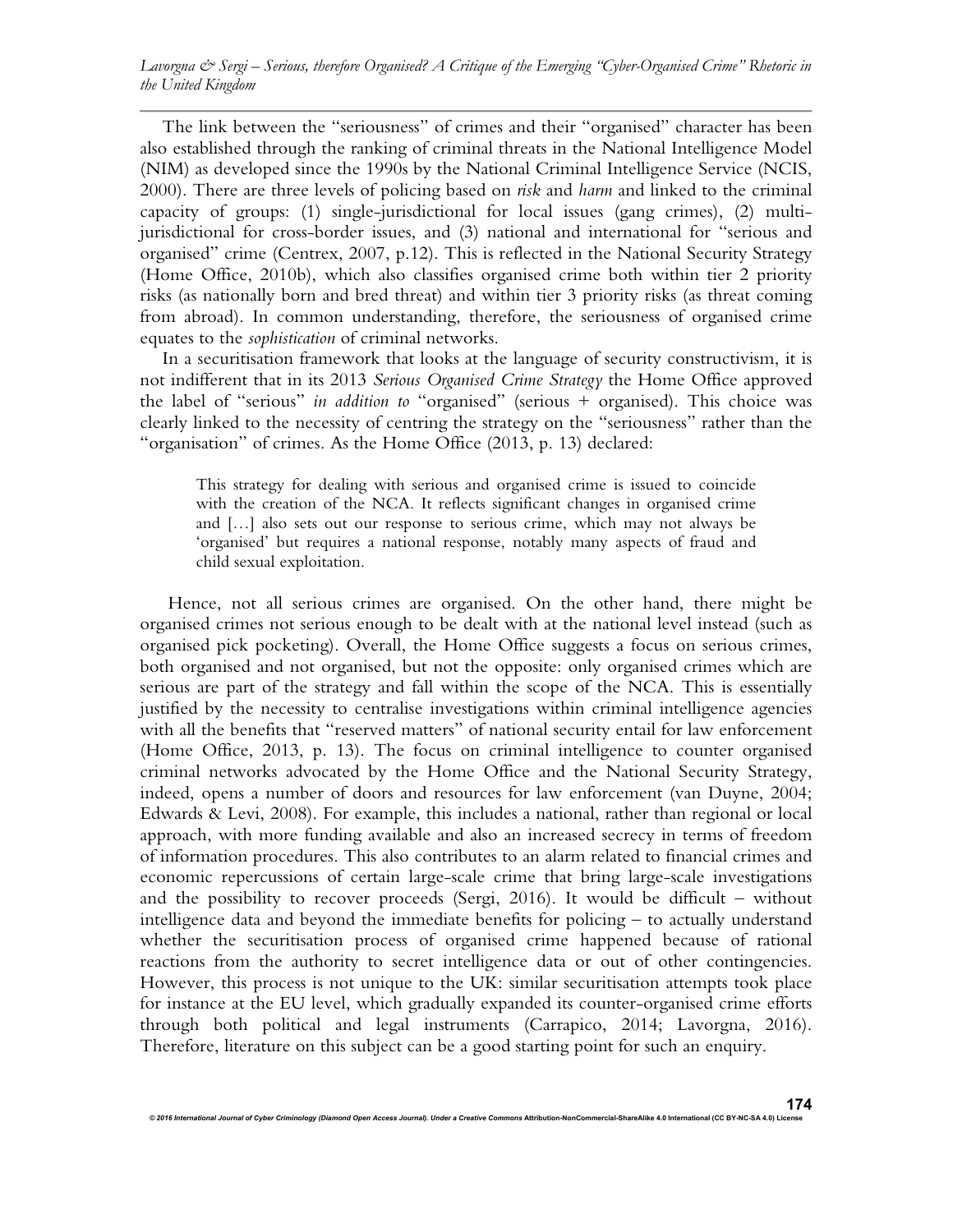

### *Framing "cyber-organised crime"*

 $\overline{a}$ 

There is increasing consensus that the cyberspace offers plenty of new possibilities for committing *serious* types of crime, including crimes traditionally associated with organised crime (Europol, 2015). Research in the US, for instance, showed a growing public concern with the seriousness of certain cyber crimes (e.g., financially motivated crimes such as Internet frauds) and the criminal justice ability to control it (Burns et al., 2004; Rebovich, & Layne, 2010; Bossler & Holt, 2012). In the UK, it has been suggested that, while different cyber crimes are dealt with differently in policing depending on their perceived seriousness by public, political, and expert assessments (Yar, 2013), there is overall a general concern, propagated by the media, that the Internet is dangerous and criminogenic (Wall, 2008). Hence, it is not surprising that cyber crime is receiving increasing attention, also at the policy level. Problematically, the use of a seriousness connotation – that is, cyber crime is a serious type of crime – has led to an assumption of the organisational character of certain manifestations of cyber crime (among others, Rider, 2001; Europol, 2015).

We argue that, in the same way the "serious" character of organised crime has bought the phenomenon a place among national security threat, the juxtaposition of "serious" and "organised" can trigger the securitisation of cyber crime. Even if we agree that cyber crime is serious, is it correct to infer that it is often organised? The answer, we argue, is not. The existing evidence-based criminological literature has not yet sufficiently addressed the nature and the rate of criminal adaptability. There are only a few studies (such as Lusthaus, 2013; Hutchings, 2014; Lavorgna, 2015; Leukfeldt, Lavorgna, & Kleemans, 2016) focusing on the presence of both traditional organised crime and newly formed criminal groups in cyberspace. The scarce research on this topic, even when of great criminological interest, is mostly of speculative or anecdotal nature (see, among others, Brenner, 2002; McCusker, 2006; Choo & Smith, 2007). The issue seems to be linked to the technical specialism required to collect and analyse data from the web, often through the use of computer science. Some recent studies have carried out more systematic analyses (for instance, McGuire, 2012). However, scholars are cautious in their conclusions and tend to stress how more detailed data and analyses are needed: most of the existing studies are in fact mostly based on secondary sources whose accuracy might be questionable. Also, they often adopt very broad working definitions of "organised crime".<sup>8</sup> As known in organised crime studies, extremely low standards for inclusions of different and diverse phenomena as "organised crime" eventually turn the concept into "an empty signifier" (Carrapico, 2014, p. 11).

Inferences from these studies about the presence of organised crime in cyberspace can be misleading: online criminal opportunities might be exploited also by sole offenders, and there is still scarce evidence as to whether new criminal actors created organised groups in cyberspace and/or traditional organised crime groups operate in online marketplaces. Rather, evidence points in the direction of the presence in cyberspace of loose, flat, and fluid networks, generally without a common functional unit (Martin, 2014; Wall, 2014, 2015). Despite the lack of clear evidence on the presence of organised crime groups in cyberspace, however, a cyber-organised crime narrative has been developing over the last decade also in policy documents at the European and international level, where the notion

<sup>&</sup>lt;sup>8</sup> For a more complete critical review of the literature on cyber organised crime, see also Lavorgna, 2016 and Leukfeldt, Lavorgna, & Kleemans (2016).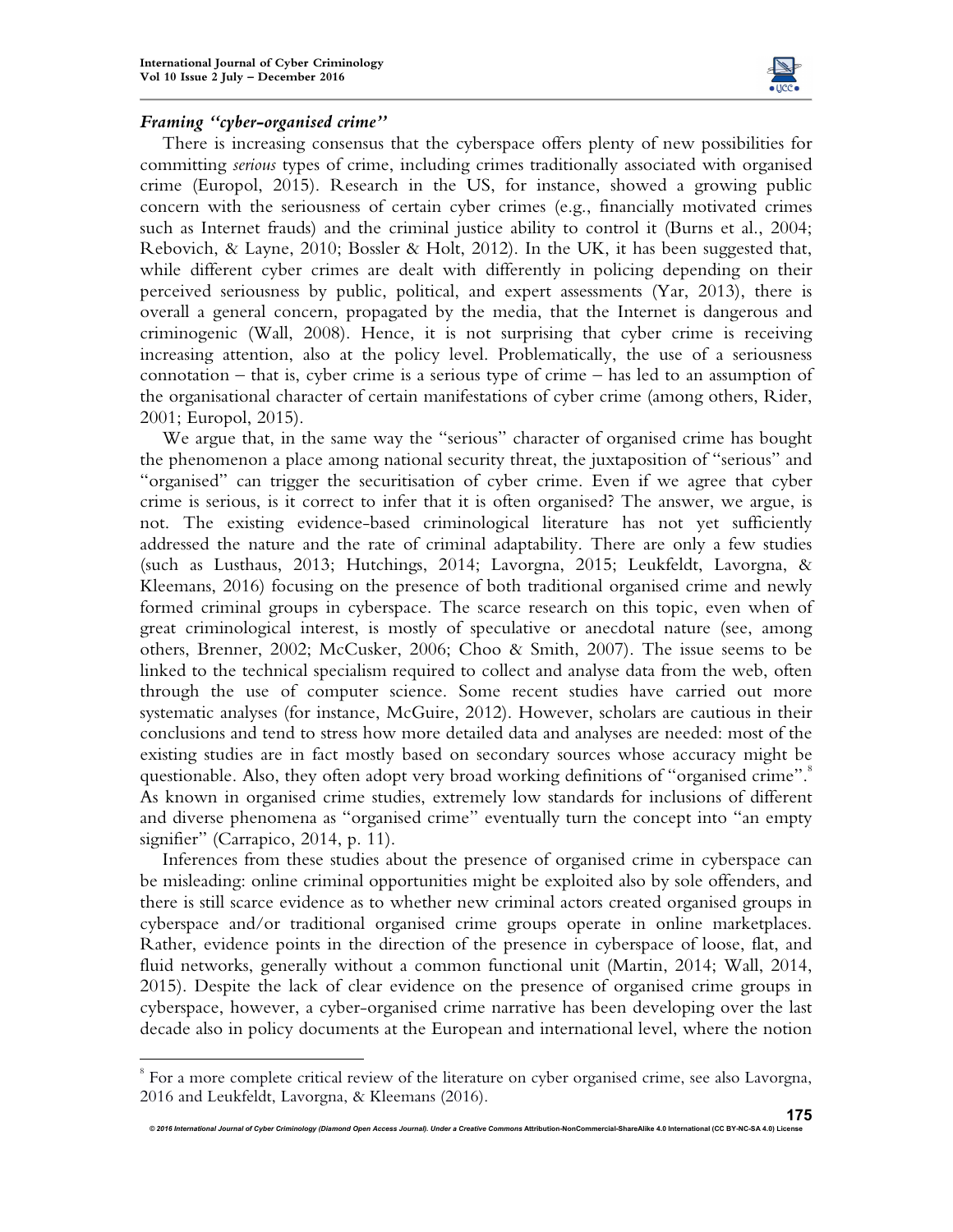of cyber-organised crime has been used to emphasise certain security threats as they "ought to be" organised crime (Lavorgna, 2016). Once again (van Duyne, 2004; van Duyne & Vander Beken, 2009) the vague concept of organised crime seems to be used in order to make the case for strong crime repression.

# **Methodology**

 $\overline{a}$ 

In this study, we carried out a discourse analysis of UK policy-making documents to assess whether and to what extent the cyber-organised crime narrative has been developing in the country. Official outputs from the major relevant agencies and institutions addressing the possible intersections between organised crime and cyber crime at the national level were identified by looking at the documents, press speeches, and press sections of their online databases through a keyword search ((cyber OR internet OR web) AND organis\*). We run the searches in the websites of the Home Office and the NCA (and its predecessor SOCA),<sup>9</sup> the Serious Fraud Office (SFO), the Crown Prosecution Service (CPS), the Crown Office and Procurator Fiscal Service (COPFS, the Scotland's Prosecution Service), the Public Prosecution Service for Northern Ireland (PPS), the National Police Chiefs' Council (NPCC, former Association of Chief Police Officers (ACPO)), the Child Exploitation and Online Protection Centre (CEOP), the Metropolitan Police, the City of London Police,<sup>10</sup> Police Scotland, and the Police Service for Northern Ireland. Documents published until  $30<sup>st</sup>$  April 2016 were taken into consideration, for a total of 1693 results. Once the documents were identified, they were manually sorted out to dismiss those that were not relevant to this study. The final sample size for the analysis comprised  $92$  documents.<sup>11</sup> The accuracy of the study is limited by the fact that the webpages of the selected agencies might not necessarily constitute archives of the whole relevant content ever published, and we have not considered all possible policy making agents. However, to minimise these limitations, we kept the keyword searches as comprehensive as possible and we covered all major relevant agencies and institutions in the UK.

Detailed coding was carried out throughout the files to capture, classify, and sort the relevant content. This data-dependent process took into consideration a wide variety of diverse themes and information, summarised in Table 1. NVivo, a data analysis software

<sup>9</sup> As regards the SOCA, given that it no longer exists, documents were retrieved via the database that can be found at the following link: https://www.gov.uk/government/organisations/seriousorganised-crime-agency.

 $10<sup>10</sup>$  The Metropolitan Police was chosen as the largest one in England and Wales, and the one with national competence and powers in complex organised crime investigations. The City of London Police was chosen because it is the main police force dealing with financial crimes including those committed online.

<sup>&</sup>lt;sup>11</sup> Home Office: 311 results, 34 relevant. National Crime Agency (NCA): 125 results, 24 relevant. Serious and Organised Crime Agency (SOCA): 11 results, 4 relevant. Serious Fraud Office (SFO): 7 results, 0 relevant. Crown Prosecution Service (CPS): 463 results, 3 relevant. The Crown Office and Procurator Fiscal Service (COPFS): 4 results, 0 relevant. The Public Prosecution Service for Northern Ireland (PPS): 0 results, 0 relevant. National Police Chiefs' Council (NPCC): 138 results, 4 relevant. Child Exploitation and Online Protection Centre (CEOP): 34 result, 3 relevant. Metropolitan Police: 62 results, 5 relevant. City of London Police: 35 results, 13 relevant. Police Scotland: 18 results, 2 relevant. Police Service for Northern Ireland: 485 results, 0 relevant.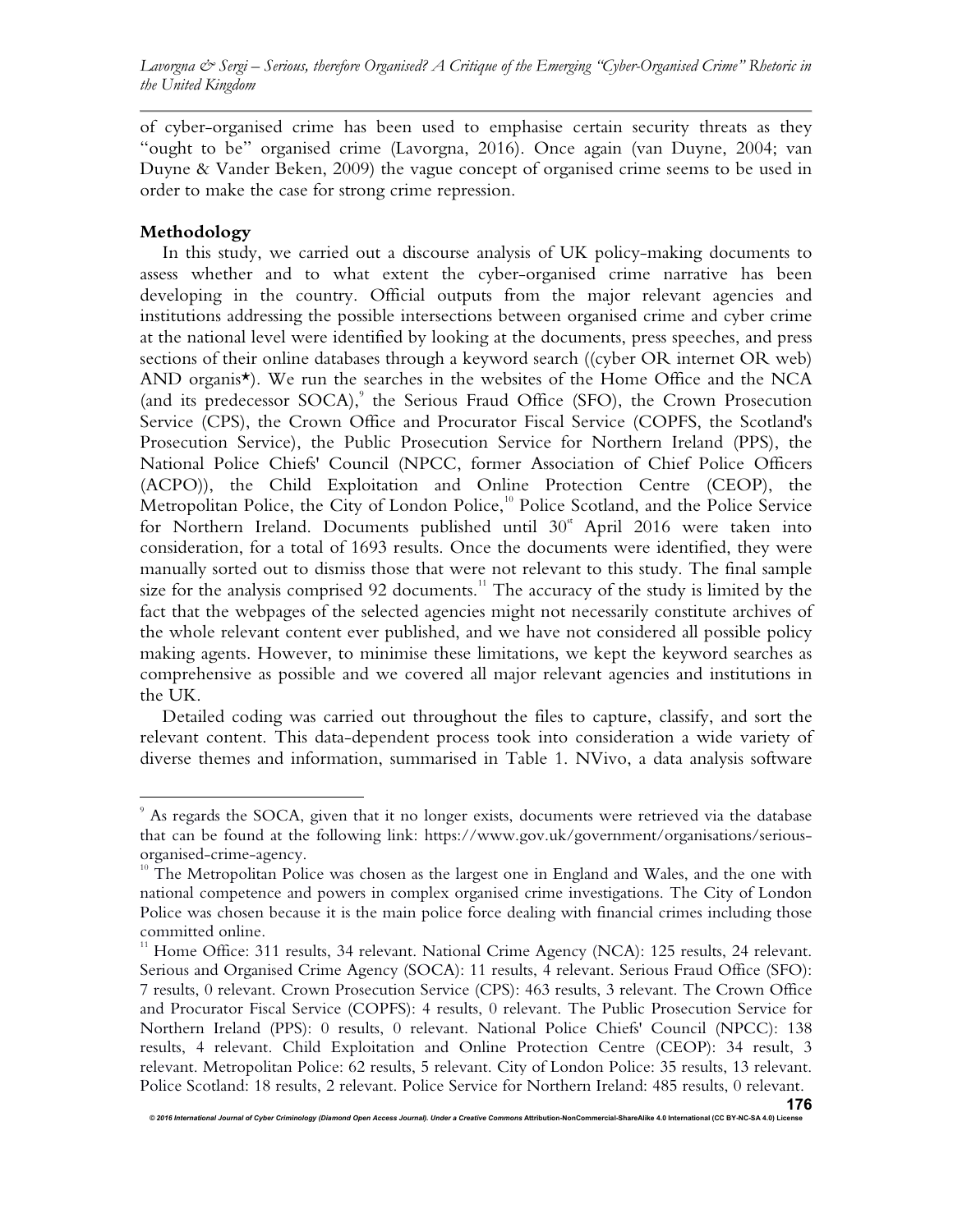

package that allows managing and arranging unstructured information, was used to systematically organise and analyse the data sampled.

| <b>CATEGORIES</b>         | <b>SUB-CATEGORIES</b>                                                                  |
|---------------------------|----------------------------------------------------------------------------------------|
| <i><b>INSTITUTION</b></i> | Home Office; NCA; SOCA; CPS; NPCC; MetPolice; City of                                  |
|                           | London Police; Police Scotland                                                         |
| TYPE                      | OF News/press release (focus on: specific law enforcement operation,                   |
| <b>DOCUMENT</b>           | quote, reference to report/official announcement); report/strategy;                    |
|                           | speech; website; blog; policy paper; minutes                                           |
| <b>YEAR</b>               | From 2010 to 2016                                                                      |
|                           | WHAT (criminal Arms trafficking; counterfeit and pirated goods; drug trafficking;      |
|                           | activity discussed fraud; general cyber crime; hate crime; human trafficking; malware; |
| in the document)          | money laundering; pedopornography                                                      |
| ORGANISED                 | Organised crime group; cyber crime as OC activity; cyber crime as                      |
| CRIME                     | (what  OC threat; cyber crime for OC funding                                           |
| "organised                |                                                                                        |
| crime" is about,          |                                                                                        |
| its relationship          |                                                                                        |
| with the "cyber"          |                                                                                        |
| component)                |                                                                                        |

In the analysis, special attention was given to the framing<sup>12</sup> and the evolution of the discourse, in line with our theoretical approach. Indeed, the language used in policy documents to present a crime issue is of key importance to gain a better understanding of its social construction by policy makers towards political decision makers, law enforcement, and the broader public (Druckman, 2001; Stritzel, 2012; Carrapico, 2014). It should be underlined that our study analyses an emerging narrative as it develops, hence it has the intrinsic limitation of information being incomplete and potentially broadening as we proceed. Consequently, the analysis has to be cautious. Nonetheless, as it will be further discussed in the conclusive section of this paper, we believe it is important to analyse, interpret, and in case debunk policy discourse before it crystallises in a certain security language or it further sets policy agendas, with important consequences in terms of resource allocation and action prioritisation.

## **Results**

 $\overline{a}$ 

## *Institution and type of document*

The Home Office (34 documents), the NCA (24 documents) and the City of London Police (13 documents) were by far the agencies that used more the cyber-organised crime narrative, followed by the Metropolitan Police (5 documents), SOCA and the NCPP (4 documents each), the CPS (3 documents), CEOP (3 documents), and Police Scotland (2 documents). No relevant documents were found in the other agencies considered.

<sup>&</sup>lt;sup>12</sup> Defined as "the process by which a source defines the essential problem underlying a particular social or political issue and outlines a set of considerations purportedly relevant to that issue" (Nelson, Clawson, & Oxley, 1997, p. 222).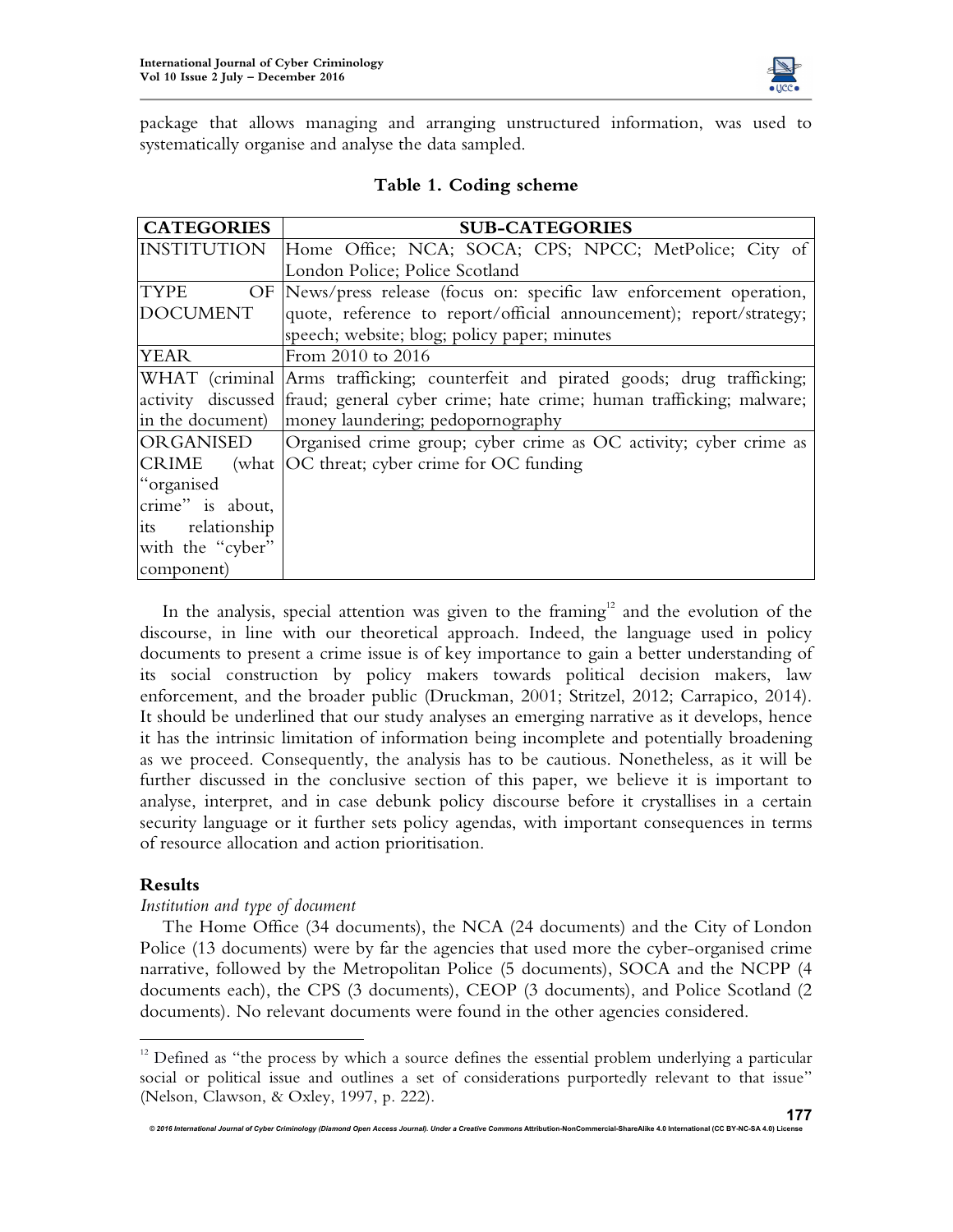Most of the documents analysed are news or press releases (44 documents), followed by reports or strategy-setting documents (20), speeches (14), website pages (10), blog entries by law enforcement officers and policy makers (2), policy papers (1), and meeting minutes (1). However, if we look more in detail into the "news or press releases" category, we discover that only 19 documents link organised crime and cyber crime in reporting a specific law enforcement operation. Among these, only in 5 cases the cyber-organised crime narrative is not part of a quote by national policy makers or law enforcement officers. The remaining documents (therefore 14 documents) rely on this narrative by making references to official announcements, speeches, or other published reports. Hence, there is a clear prevalence in using the cyber-organised crime narrative in sources presenting an official discourse. This suggests an attempt to expand the counter-cyber crime efforts through the superimposition of the notion of cyber-organised crime (Lavorgna, 2016), similarly to what happened with the organised crime narrative in the past (Paoli, 2002).

#### *Year*

No documents using or suggesting a narrative of cyber-organised crime were found before 2010. The number of relevant documents is rather scarce in the time period stretching from 2010 to 2012 (with respectively 2, 6, and 6 documents) even if, for instance, already the former SOCA in its reports warned about "the threat of technologyenabled organised crime" (SOCA, 2011, p.16). From 2013 onwards, the number of relevant documents significantly increased, reaching its highest number in 2013 (22 documents), and counting high numbers also in the following years (19 in 2014, 20 in 2015, and 17 until the end of April 2016, which suggests that a new peak will be reached in 2016). It is worth noting that 2013 was the year when the NCA – the UK's lead national agency against serious and organised crime – was launched, assuming a number of responsibilities of other agencies.

Figure 1 below shows the clear increase in the number of references, and specifies their type. Please note that for the year 2016 only documents released until 30 April were taken into consideration.

## *Figure 1 – Type and number of references per year*



*© 2016 International Journal of Cyber Criminology (Diamond Open Access Journal). Under a Creative Commons* **Attribution-NonCommercial-ShareAlike 4.0 International (CC BY-NC-SA 4.0) License** 

**Eblog** Exeports Espeech Evebsite Eminutes Epolicy  $\Box$  news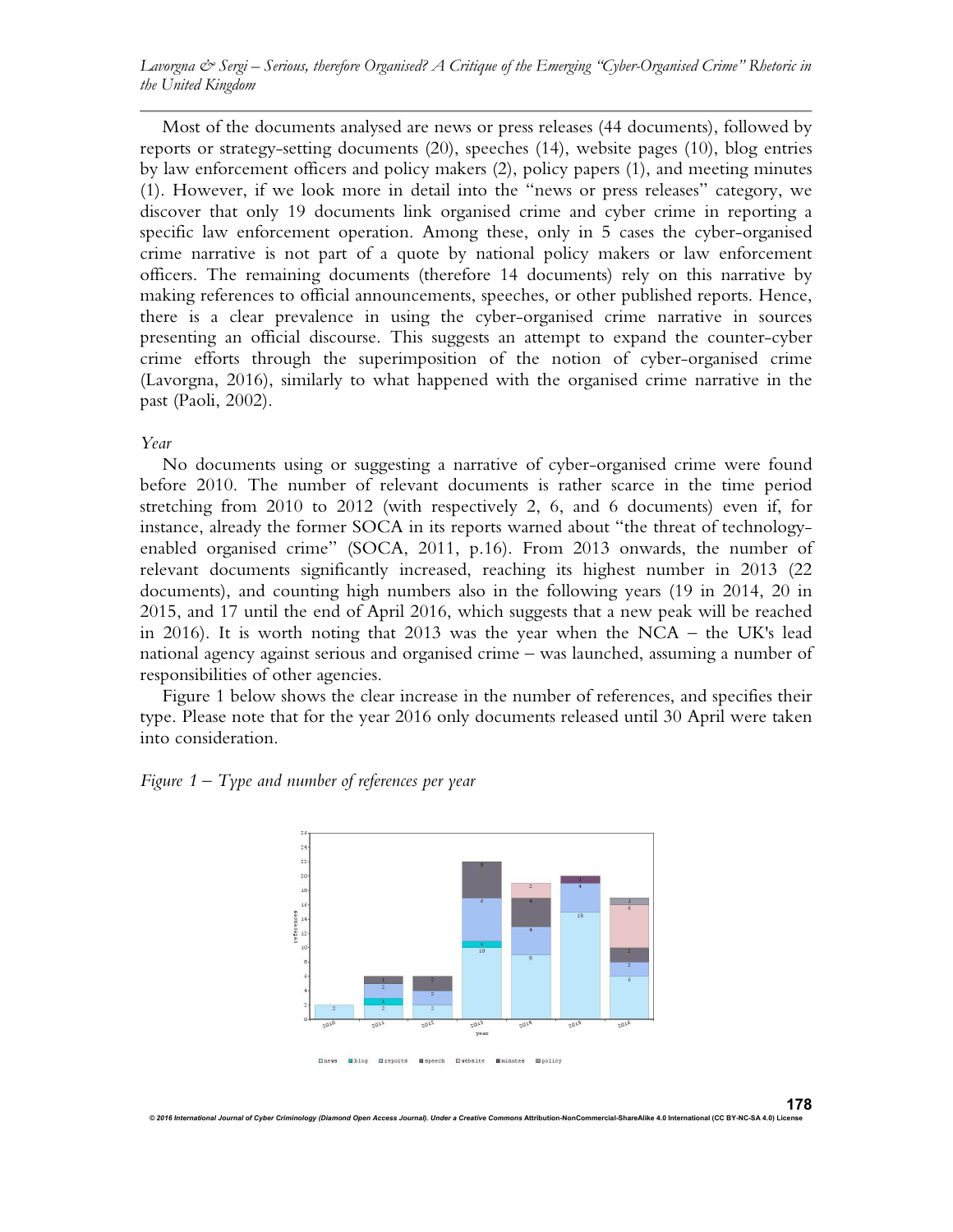

#### *What*

Most documents, when linking cyber crime and organised crime, deal with cyber crime in general (49 documents), without making any reference to specific cases but rather treating cyber crime as a hodgepodge of serious criminal activities and assuming the organisational aspect. Consider for instance the following example, where the criminal activities gathered under the cyber crime umbrella are so diverse that potential victims can range from banking systems to abused children:

Cyber crime is no longer about those who seek to access computer systems for fun or to prove it can be done. The criminals behind such crimes are organised, and seek to take advantage of those using Internet services. Whether this is for • nancial gain, or as threats to children, the effect on the victims can be devastating" (Home Office, 2010c, p.4, forward by the Parliamentary Under Secretary of State for Crime Reduction).

Similarly, in the following example, the Minister of Internet Safety and Security emphasises the criminogenic features that cyberspace offers with particular reference to organised crime groups:

Advances in technology offer criminals, particularly organised criminals, the scope to commit new types of crimes on an unprecedented scale and across jurisdictions (Shields, 2016).

It is worth noting that these policy documents rarely disclose their methodology and share their primary data, making it practically impossible to check effectively their findings against evidence.

Online frauds (23 documents), pedopornography (10 documents), malware (including ransomware, 6 documents), Internet-facilitated drug trafficking (6 documents), counterfeit and pirated goods (6 documents), Internet-facilitated human trafficking (2 documents), money laundering (1 document), and arms trafficking (1 document) follow in number. There is an apparent contradiction with recent critical research showing how most criminal actors in cyberspace do not gather in well-defined organisational units or enterprises (among others, Lavorgna, 2015; Wall, 2015; Leukfeldt, Lavorgna, & Kleemans, 2016). This can be explained if we notice that most documents use a very general language, mostly without reference to particular cases when linking specific cyber crime activities to organised crime. Consider for instance the following snippet, where a direct relationship between the online sale of counterfeit goods and "other" organised crime is assumed:

Many fraudsters will use the proceeds from selling counterfeit goods to fund other types of serious organised crime (City of London Police, 2016).

Conversely, the following excerpt suggests the involvement of organised crime groups in a variety of *serious* criminal activities:

The scale of the threat from serious and organised crime has been demonstrated by high pro• le cases of child sexual exploitation; growing use of cyber techniques by organised criminals to commit fraud and trade illegal drugs and • rearms on the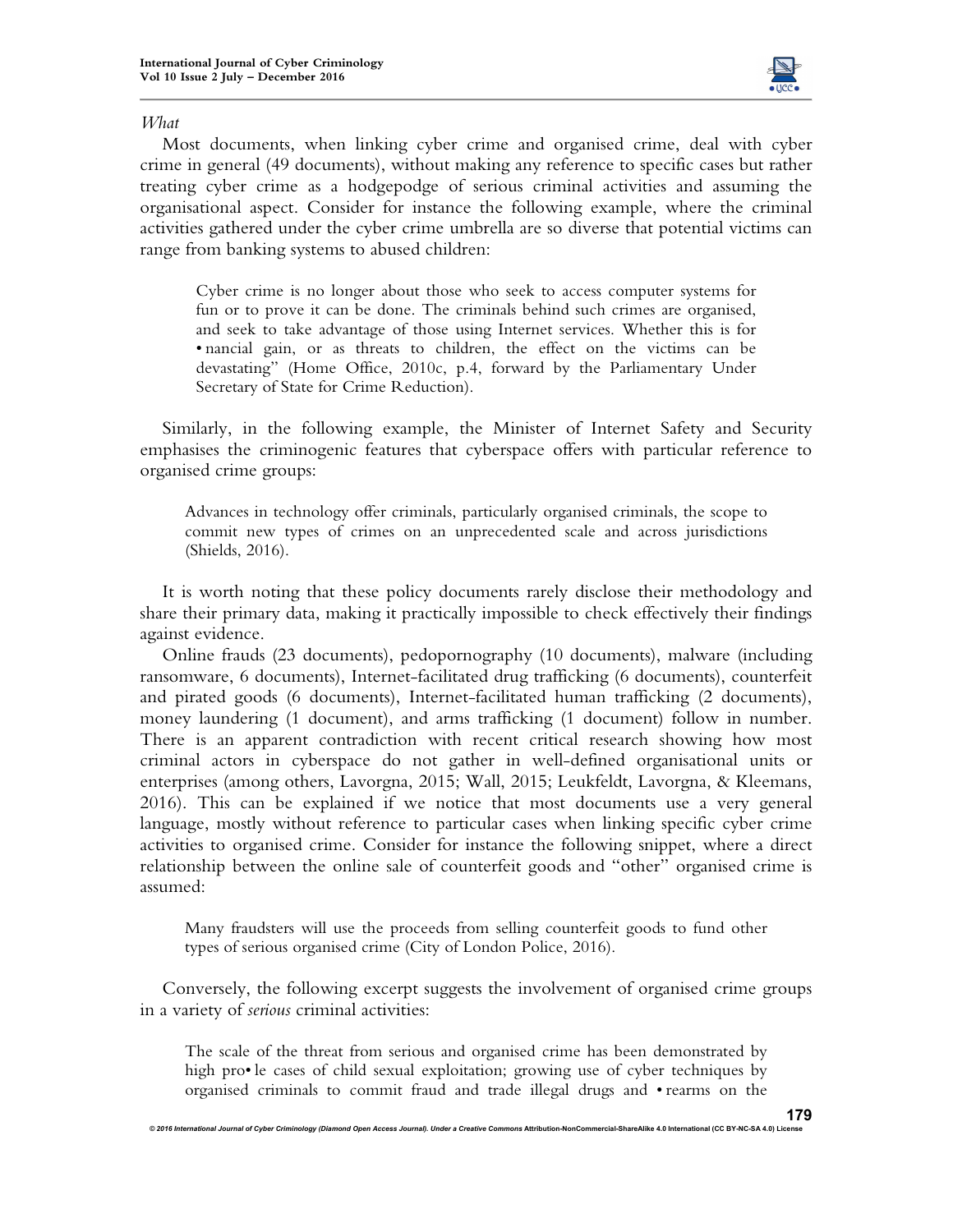internet; and the spread of banking malware responsible for losses of hundreds of millions of pounds" (Home Office, 2015, p. 5, forward by the Home Secretary).

Once again, this reinforces the interpretation that "organised" is used *en passant* as an attribute of crimes being perceived as serious.

## *Organised Crime*

If we consider what it is meant by "organised crime" when paired with a cyber-related attribute, the analysis shows that in most cases it is somehow implied that (traditional, offline) organised crime *groups* operate online (55 references). For instance, in the words of Home Secretary Theresa May (Home Office, 2014), "someone who is scammed on the internet, or finds their computer infected by malware that harvests their personal and financial data to be sold into criminal markets, or finds they have spent their savings on fake shares – all these activities can be traced back to organised crime".

However, apart from rare cases (5 documents) when reference to organised crime was made to mention a specific law enforcement operation (see subsection *Institution and type of document* above), the documents never refer to a specific organised crime group. A total of 22 references consider cyber crime as a specific type of organised crime *activity*, and 5 references imply that cyber crimes activities are somehow a *funding source* for traditional organised crime groups. This is in line with the "Activity" focus of the organised crime strategy in the UK that has already been critiqued as it leads to logical fallacies (Sergi, 2015a; 2016). Finally, 17 references define explicitly cyber-organised crime as a specific type of *threat*. Hence, similarly to what has been observed in policy making at the European and international level, the cyber-organised narrative seems to foster definitional ambiguities (Lavorgna, 2016). In addition, it completely ignores the conceptualisation of organised crime as *power*, seeking a social function through the control over the production and distribution of a certain commodities in the underworld, protection services, or an alliance with political and economic elites (von Lampe, 2008).

#### **Discussion**

We argue that in the documents analysed the adjective "organised" is often used as synonym of "serious", in line with a successful *paradigm of seriousness,* tool of a securitisation process of cyber crime. Seriousness is intended as sophistication, as described above. This narrative seeks no longer to qualitatively assess the distinct features of organised crime in the case of cyber crime. Rather, the "organised" feature is linked to the seriousness of certain online criminal activities. For instance, the NCA Deputy Director McComb commented the arrest of some suspected of setting up Silk Road 2.0 (a criminal marketplace in the so-called deep web, the part of the web that is not indexed by standard search engines and therefore is hidden from the wider public) as follows:

Criminals like to think that the dark web provides a safe, anonymous haven but in reality this is just like any other organised crime network. It may take time and effort to investigate and build a criminal case, but we are determined to identify and prosecute people caught dealing drugs and committing serious crime using the dark web (NCA, 2014b).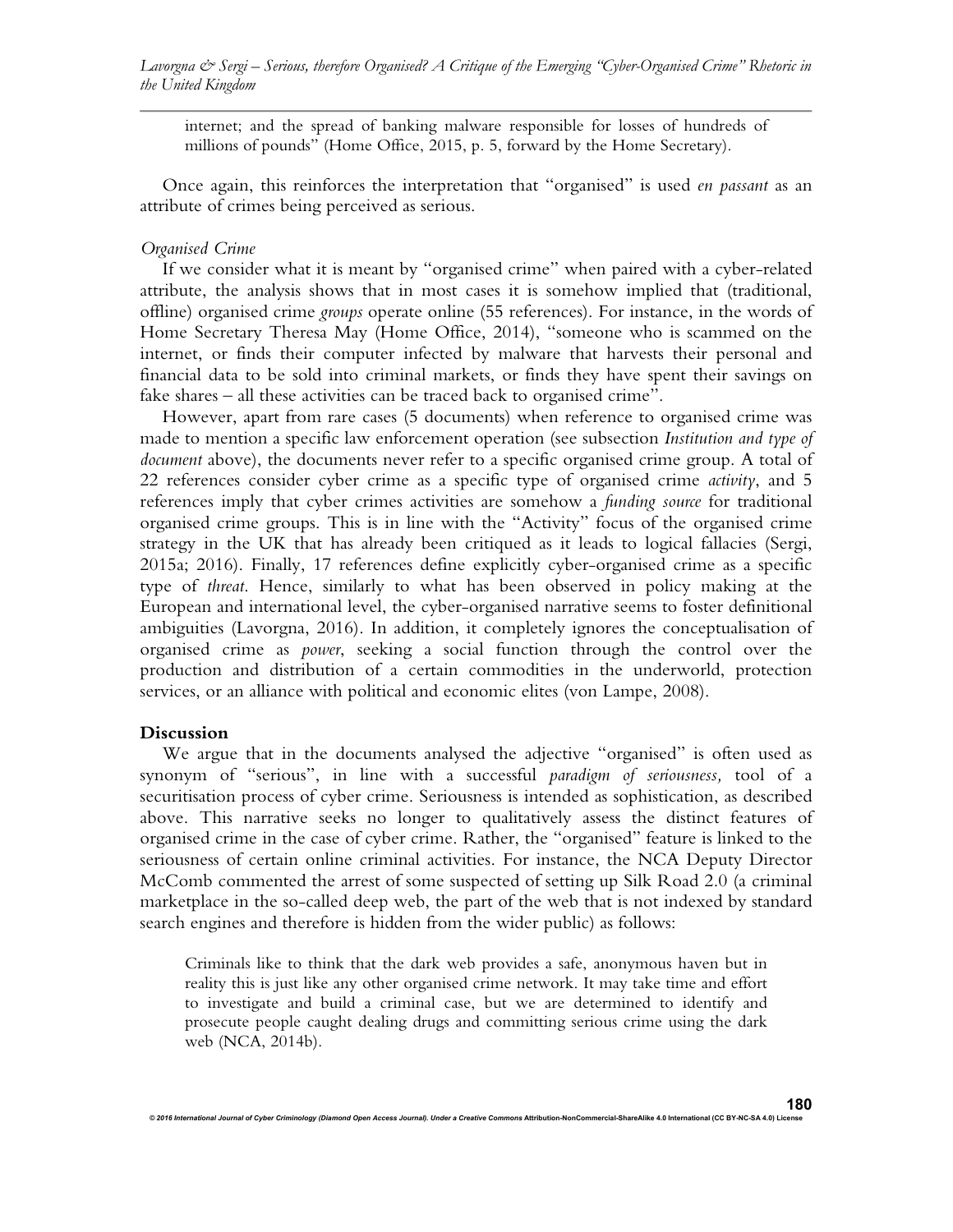

The underlying logic is that cyber crime is highly harmful and entails several risks: it is therefore serious and as such falls in the above-mentioned level 3 of the NIM, where it meets and overlaps with organised crime. It is understandable to give (certain) cyber crimes national security relevance. However, by using "organised" as an intensifier, criminal policy presumes a character of cyber crime that is not substantiated by research. The same *is-ought fallacy<sup>13</sup>*identified by Sergi (2015a) in institutional language and with reference to the seriousness paradigm for organised crime can therefore be recognised also in this case, where the notion of cyber-organised crime is used to establish a new security threat and therefore to justify the inclusion of cyber crime under the national security umbrella. In the same way organised crime *ought to be* a threat to national security because *it is* serious, cyber crime *ought to be* a threat to national security threat as well because *it is* (described as) "organised" without much empirical evidence supporting the overlapping of the two crime categories. In other words, cyber crime fits the seriousness paradigm: it can become a national security threat because of its seriousness; its seriousness however is inferred also by an unsubstantiated "organised" character. Hence, the label "organised crime" is once again assigned to certain criminal activities associated to a particular risk and/or harm as they were a unique threat ("the ought to be") in order to make them a matter of national security. In so doing, we lose sight of the fact that organised crime (from an historical, criminological, and "law in action" perspective) should refer to certain types of unlawful associations ("what is"), and ignores the conceptualisation of organised crime as *power* (von Lampe, 2008).

As a consequence, within law enforcement agencies and especially the NCA, the fight against cyber crime has been subsumed within the more general fight against organised crime. This is clearly symbolised by the creation of the National Cyber Crime Unit as a specialised team within the NCA, using NCA officers and resources. The cyber-organised crime narrative, because of the seriousness attached to the risks and harms of cyber crime, has *de facto* turned cyber crimes of whichever nature into national security threats. Within the same security constructivism approach that we have observed for organised crime, cyber crime has been constructed first as "serious" and then as "organised" to build its security profile. This has been achieved throughout a reiteration of the security utterances in relation to cyber crime in policy documents citing each other and referring to each other in circles. Another good example can be found in the linguistic shift used to justify the fact that the Child Exploitation and Online Protection Centre (CEOP) became an integral part of the NCA. While the CEOP itself (2012, p.5) stressed its "understanding of the similarities between organised crime and a large amount of child sexual exploitation and abuse" in justifying its becoming part of the NCA, it then made clear that "[…] often where true group offending does occur, this shares few of the characteristics traditionally associated with organised crime. Child sexual exploitation and abuse offending is, however, often extremely serious and complex in both execution and impact" (CEOP, 2013, p.6). Therefore, the seriousness of the criminal activity was the ground to use the organised crime connotation, and the organised crime narrative was used to give reason for merging within a national intelligence agency.

 $@$  2016 International Journal of Cyber Criminology (Diamond Open Access Journal). Under a Creative C

 $\overline{a}$ 

<sup>&</sup>lt;sup>13</sup> The "is-ought" fallacy of Hume's Law identifies a logical fallacy when from a "to be" characteristic of a certain phenomenon are derived "ought to be" characteristics without a proper justification.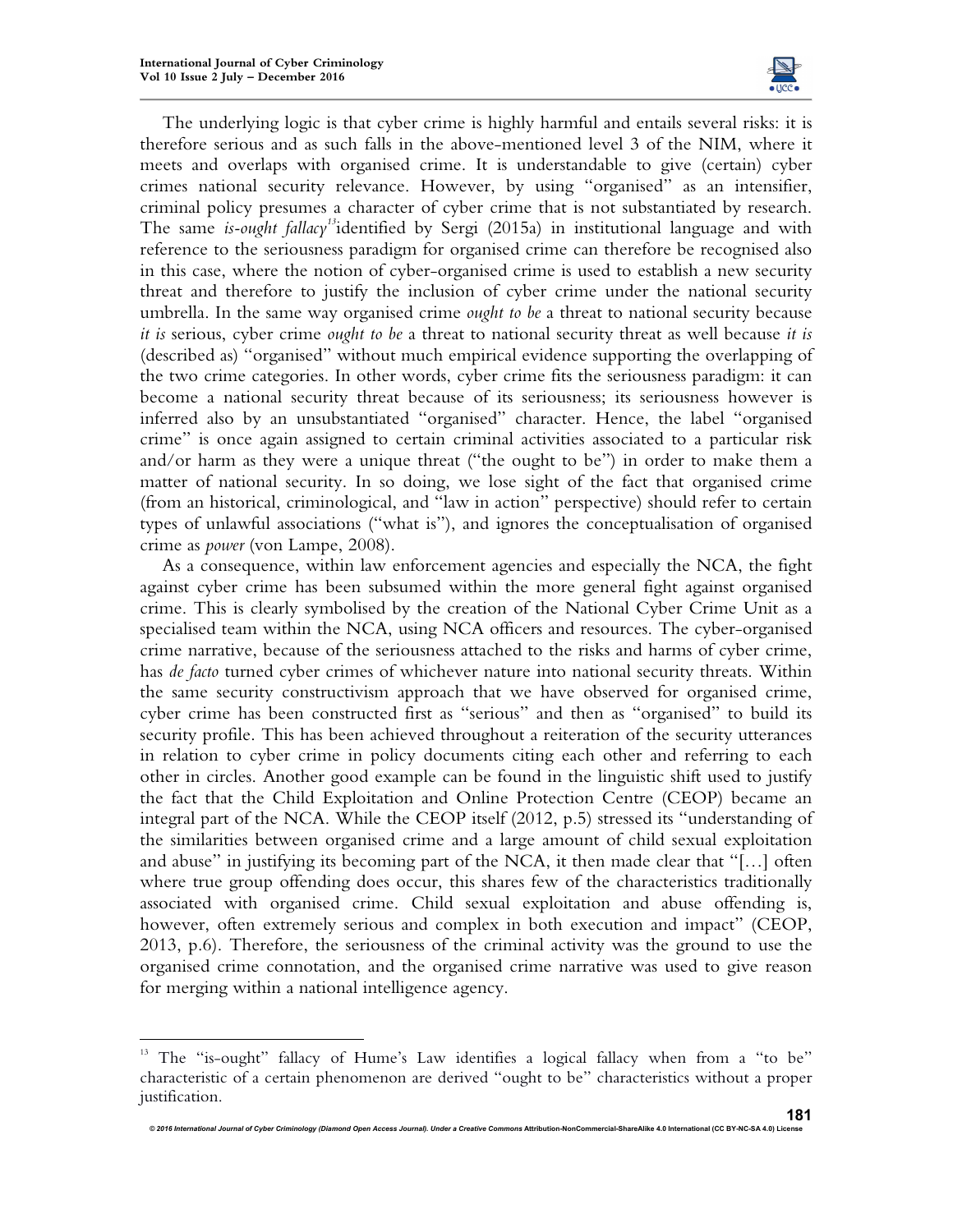*Lavorgna & Sergi – Serious, therefore Organised? A Critique of the Emerging "Cyber-Organised Crime" Rhetoric in the United Kingdom*

Eventually, the common denominator between serious, organised, and cyber *crimes*  (emphasis on the plural) – the national security connotation – also comes with yet another bonus, which is the peculiar attachment to disruption and prevention as key policing strategies of the National Crime Agency and its units. As it happened for organised crime – where the organisational characteristics of group criminal activities were assumed but eventually difficult to prosecute (Campbell, 2013; Sergi, 2016) – cyber crime too poses challenges from a juridical point of view: prosecution and investigation of cyber crimes is neither simple, nor straightforward (Brown, 2015; Dragan, 2015). Not only the amount of work required to follow crimes online explodes the limits of common police workload, but also it is not bound by traditional jurisdiction borders. In other words, disrupting and preventing cyber crime – by focusing on reducing the harm within the jurisdictional boundaries – is a much easier choice to distribute police work and success. In order to secure a focus on disruption, criminal intelligence agencies must be involved and in order to do so a national security connotation is needed too. The argument is again circular: cyber crime is "serious" because it poses complex issues to common policing. Moreover, it needs to be "organised" to fall within the remit of criminal intelligence agencies. The need to fall within the remit of criminal intelligence agencies is justified to secure the national security connotation and therefore the possibility to employ disruption techniques. As it has been observed, "disruption is a way of overcoming some of the problems encountered by police organizations in coping with heavy workloads" (Innes & Sheptycki, 2004, p.13). This seems to be the case for both organised crime and cyber crime and the challenges they pose to investigators and prosecutors.

## **Conclusion**

One could argue that a commonality of understanding is more important than definitory precision, but in the case of cyber-organised crime this does not seem to be the case. In this new binary relationship cyber/organised, the threshold to consider something as "organised crime" is lowered, if possible, even more than it was for other serious and organised criminal activities in the country. As already remarked by Lusthaus (2013), there is the need to apply scholarly rigour to the question of whether criminals operating in cyberspace can fit formal definitions of organised crime. Without denying the possibility of organised crime groups increasingly operating online and of the creation of new organised crime groups in cyberspace, limited reliable data available do not allow to draw an exact comparison between the existing offline criminological categorisations and the new online phenomena (Lavorgna, 2015). The risk is that the cyber-OC narrative crystallises not because of new compelling evidence but because of a vicious circle, a mechanism of cross-fertilisation of sources and references. Overall, it seems the case that official sources of information are succumbing to the temptation to deploy the vague concept of *organised* in order to make the case for effective crime repression (in line with Lavorgna, 2016). The problem with the crystallisation of this security language is in setting and confirming a security agenda, which carries important consequences in terms of resource distribution and action prioritisation. From a policing perspective, the categorisation of cyber crime as "organised" crime, as said, carries a number of consequences. If cyber crime is *by default* organised crime, law enforcement will be called to act within the preferred tools of disruption and prevention rather than common policing strategies, which might be at times more appropriate (in cases for example of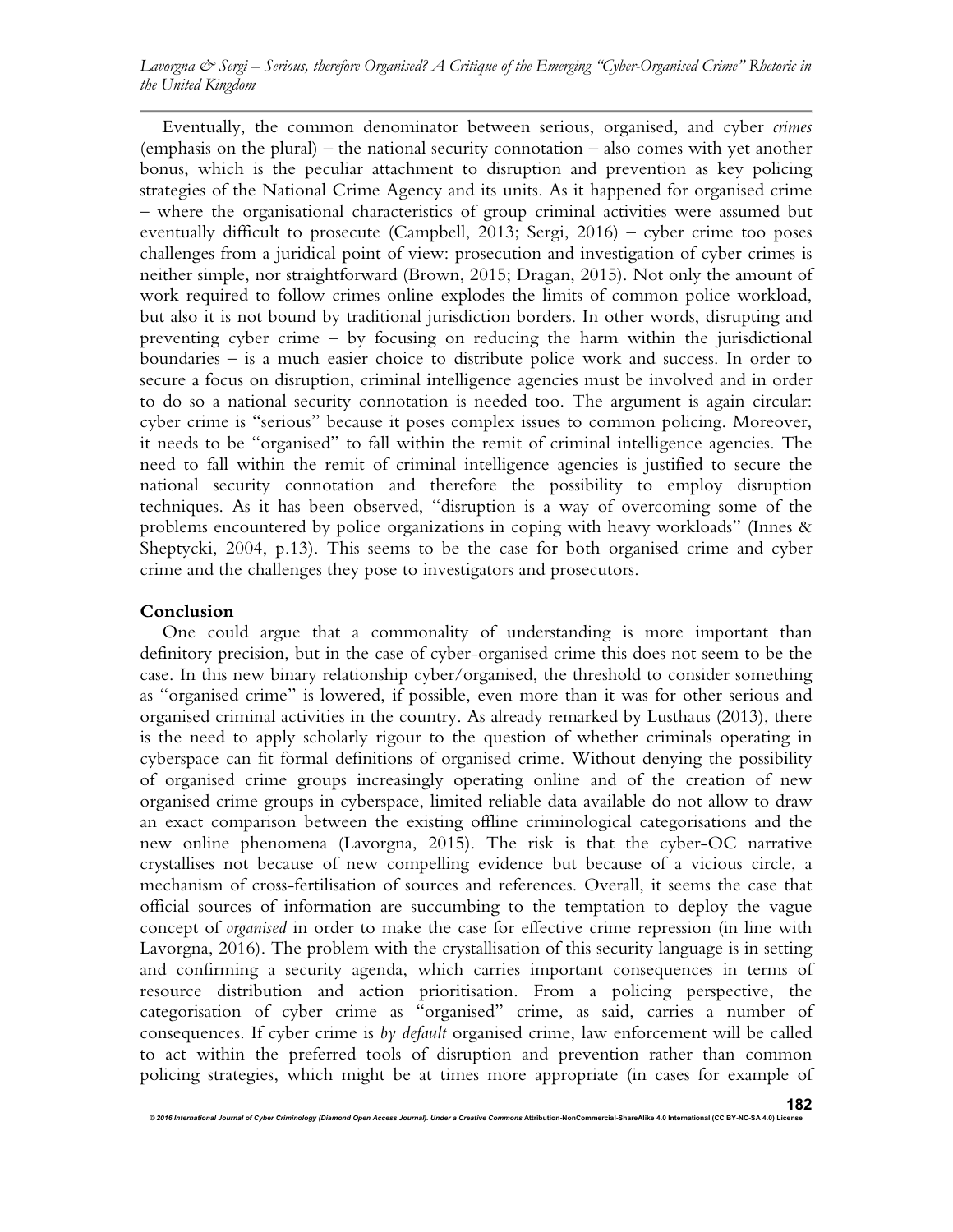

support to victims). The high policing approach that is typical of national security threats carries an enhanced focus on the perpetrators of crimes and on the crime types. This means that issues like victimisation, radicalisation, social networks' relations and social harm at the local level struggle to come to the surface and require ad hoc plans and partnerships to function (Home Office, 2013).

However, the risk is not solely one of confusing terminology or definitions. Indeed, the law tends to follow up on evolving and established policy narrative. The Serious Crime Act 2015 is the perfect example of the crystallisation of a security paradigm and the seriousness connotation for organised crime in criminal law (Sergi, 2016). The new Serious Crime Act 2015, at section 45 (participation in activities of organised crime groups, see footnotes 1 and 5), represents the counterpart in criminal law of the narrative that has been employing terminology of serious and organised crime to construct a national security threat. On one side, organised crime (because of the seriousness paradigm) has been affirmed as a national security threat in criminal policy; on the other side, this affirmation is now the basis of new criminal law provisions. The new offence, in fact, almost entirely borrowing from the international legal framework (especially the UN Palermo Convention of 2000), lowers the threshold for organised crime at the point of being over inclusive of virtually every type of (serious) gang-style crime. Therefore, ambiguities of the language and the presumption of seriousness have made organised crime an over-inflated concept. Considering the emerging discourses on cyber crime, there is a risk that a similar crystallisation of cyber crime as a too general and empty signifier might also occur. Cyber crime is an umbrella term that covers for a broad range of criminal activities, carried out by different actors and characterised by different levels of "seriousness"; a presumption of seriousness or organisation could lower the threshold for virtually all crimes with a cyber component to be considered as a national security threat.

All the actors involved in the framing of an emerging security issue, including those at the policy level, should be careful and rigorous in the terminology employed. This is not a judgement on the operational capability of law enforcement, but rather a critical statement of their outputs in policy documents. The risk, otherwise, is that evolutions in criminal panorama will just shift attention and resources from the current fight against organised crime without a serious reflection on how to adapt the traditional criminological paradigms to better meet new security challenges in an effective and efficient way. The current use of the cyber-organised crime narrative should be at least problematised. As it is used now it does not allow for a sufficient level of understanding in public and scientific debates, while the juxtaposition of organised crime and cyber crime – united only by their seriousness characterisation – risks missing out the real picture of both phenomena.

## **References**

- Bossler, A. M., & Holt, T. J. (2012). Patrol officers' perceived role in responding to cybercrime. *Policing: An International Journal of Police Strategies & Management*, *35*(1), 165-181.
- Brenner, S. W. (2002). Organized cybercrime? How cyberspace may affect the structure of criminal relationships. *North Carolina Journal of Law and Technology,* 4(1), 1-50.
- Bright, J. (2012). Securitisation, terror, and control: towards a theory of the breaking point. *Review of International Studies*, *38*(4), 861-879.
- Brown, C. S. (2015). Investigating and Prosecuting Cyber Crime: Forensic Dependencies and Barriers to Justice. *International Journal of Cyber Criminology, 9*(1), 55-73.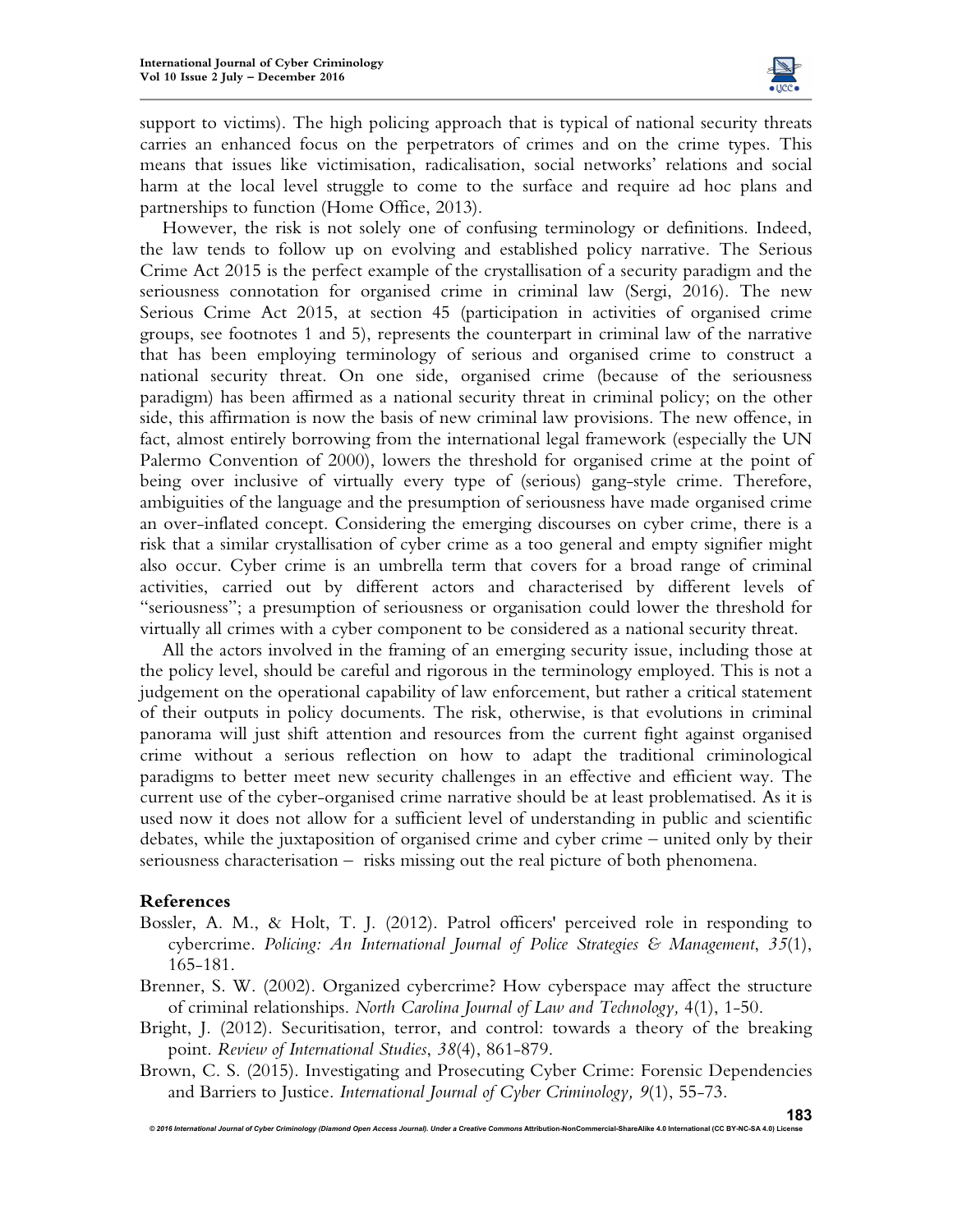- Burns, R. G., Withworth, K. H., & Thompson, C.Y. (2004). Assessing law enforcement preparedness to address Internet fraud. *Journal of Criminal Justice*, 32(5), 477-493.
- Buzan, B., Wæver, O., & de Wilde, J. (1998). *Security: A New Framework for Analysis*. Boulder, CO: Lynne Rienner.
- Cabinet Office (2009). *Extending our reach: a comprehensive approach to tackling serious organised crime.* London: Home Office.
- Campbell, L. (2013). *Organised crime and the law: a comparative analysis*. Bloomsbury Publishing.
- Campbell, L. (2014). Organized Crime and National Security: A Dubious Connection? *New Criminal Law Review, 17*(2).
- Carrapico, H. (2014). Analysing the European Union's responses to organized crime through different securitization lenses, *European Security, 23*(4), 601-661.
- CENTREX (2007). *Practice Advice: Introduction to Intelligence-Led Policing, on behalf of Association of Chief Police Officers.* Wyboston, England: National Centre for Policing Excellence.
- CEOP (2012). Threat Assessment of child Sexual Exploitation and Abuse. London: Child Exploitation and Online Protection Centre.
- CEOP (2013). Threat Assessment of child Sexual Exploitation and Abuse. London: Child Exploitation and Online Protection Centre.
- Choo, K. K. R., & Smith, R. G. (2007). Criminal exploitation of online systems by organised crime groups. *Asian Journal of Criminology, 3*(1), 37–59.
- City of London Police (2016). Counterfeit Goods. Retrieved from: https://www.cityoflondon.police.uk/advice-and-support/fraud-and-economiccrime/pipcu/Pages/counterfeit-goods.aspx.
- Dragan, A. T. (2015). Procedural Aspects of Cybercrime Investigation. *Journal of Legal Studies, 16*(30), 55-66.
- Druckman, J. N. (2001). The Implications of Framing Effects for Citizen Competence. *Political Behavior, 23*(3), 225-256.
- Edwards, A., & Gill, P. (2006). After Transnational Organised Crime? The Politics of Public Safety. In: A. Edwards & P. Gill (Eds.), *Transnational Organised Crime: Perspectives on Global Security* (pp. 264-282)*.* London: Routledge.
- Edwards, A., & Levi, M. (2008). Researching the organization of serious crimes. *Criminology and Criminal Justice, 8*(4), 363-388.
- Europol (2015). *Internet facilitated organized crime (IOCTA)*. The Hague: European Police Office.
- Farrand, B., & Carrapico, H. (2012). Copyright law as a matter of (inter)national security? The attempt to securitise commercial infringement and its spill over onto individual liability. *Crime Law Soc Change, 57*(4), 373–401.
- Foucault, M. (1972). *The Archaeology of Knowledge and the Discourse on Language*. New York: Pantheons Books.
- Heath-Kelly, C. (2013). Counter-Terrorism and the Counterfactual: Producing the "Radicalisation" Discourse and the UK PREVENT Strategy. *The British Journal of Politics and International Relations*, *15*(3), 394-415.
- HM Government (2010). *A Strong Britain in an Age of Uncertainty: The National Security Strategy*. London: The Stationery Office.

*© 2016 International Journal of Cyber Criminology (Diamond Open Access Journal). Under a Creative Commons* **Attribution-NonCommercial-ShareAlike 4.0 International (CC BY-NC-SA 4.0) License 184**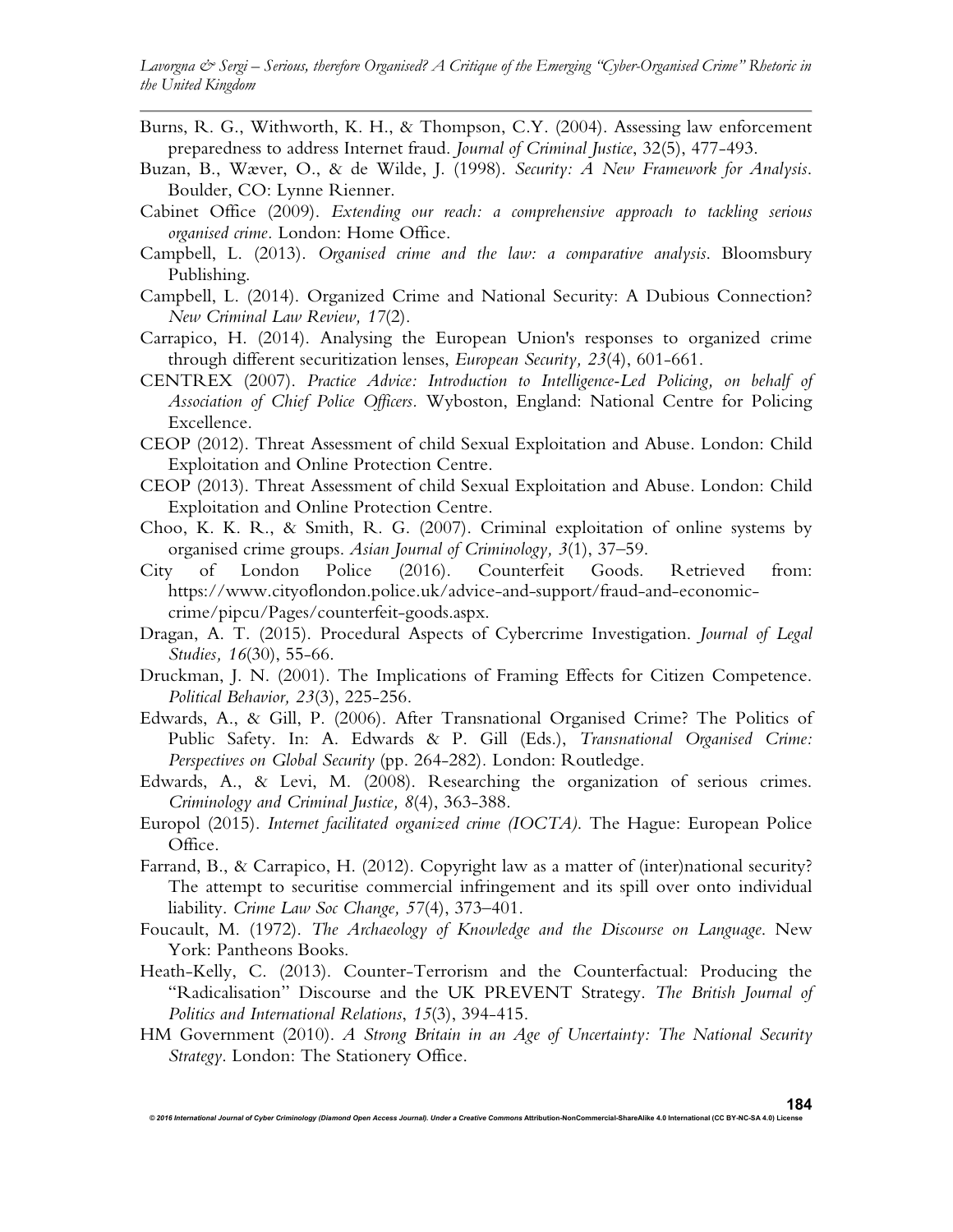

- Hobbs, D. (2013). *Lush life: constructing organised crime in the UK.* Oxford: Oxford University Press.
- Home Office (2004). *One step ahead: a 21st century strategy to defeat organised crime.* London: Home Office.
- Home Office (2010a). *Local to Global: reducing the risk from organised crime*. London: Home Office.
- Home Office (2010b). *A Strong Britain in an Age of Uncertainty: The National Security Strategy*. London: The stationery office.
- Home Office (2010c). *Cyber Crime Strategy*. London: The stationery office.
- Home Office (2013). *Serious organised crime strategy*. London: The Stationery Office.
- Home Office (2014). Home Secretary's speech "Understanding and Confronting Organised Crime", delivered at the Royal United Services Institute on Wednesday 11 June. Retrieved from https://www.gov.uk/government/speeches/home-secretarysspeech-on-organised-crime-at-rusi.
- Home Office (2015). *The serious and organised crime strategy: annual report for 2014*. London: The Stationery Office.
- Hutchings, A. (2014). Crime from the keyboard: organised cybercrime, co-offending, initiation and knowledge transmission. *Crime, Law and Social Change, 62*(1), 1–20.
- Huysmans, J. (2002). Defining Social Constructivism in Security Studies: The Normative Dilemma of Writing Security. *Alternatives: Global, Local, Political, 27*(1), 41-62.
- Huysmans, J. (2004). Minding Exceptions: Politics of Insecurity and Liberal Democracy. *Contemporary Political Theory, 3*(3), 321–41.
- Huysmans, J., & Buonfino, A. (2008). Politics of Exception and Unease: Immigration, Asylum and Terrorism in Parliamentary Debates in the UK. *Political Studies*, *56*(4), 766-788.
- Innes, M., & Sheptycki, J. W. E. (2004). From Detection to Disruption: Intelligence and the Changing Logic of Police Crime Control in the United Kingdom. *International Criminal Justice Review, 14*, 1-18.
- Katzenstein, P. (1996). *The Culture of National Security: Norms and Identity in World Politics.* New York: Columbia University Press.
- King, M., & Sharp, D. (2006). Global security and policing change: the impact of "securitisation" on policing in England and Wales. *Police Practice and Research, 7*(5), 379-390.
- Lavorgna, A. (2015). Organised crime goes online: Realities and challenges. *Journal of Money Laundering Control,* 18(2).
- Lavorgna, A. (2016). Exploring the cyber-organised crime narrative: The hunt for a new bogeyman? In P.C. van Duyne et al. (Eds.), *Organising fears, Crime & Law Enforcement New horizons and trends in Europe & beyond.* Oisterveijk: Wolf Legal Publishers.
- Leukfeldt E. R., Lavorgna A., & Kleemans E. R. (2016). Organised cybercrime or cybercrime that is organised? An assessment of the conceptualisation of financial cybercrime as organised crime (under review)
- Levi, M. (2014). Thinking about Organised Crime. Structure and Threat. *The RUSI Journal, 159*(1), 6-14.
- Lusthaus, J. (2013). How organised is organised cybercrime? *Global Crime, 14*(1), 52-60.
- Martin, J. (2014). Lost on the Silk Road: online drug distribution and the "cryptomarket". *Criminology and Criminal Justice, 14*, 351–367.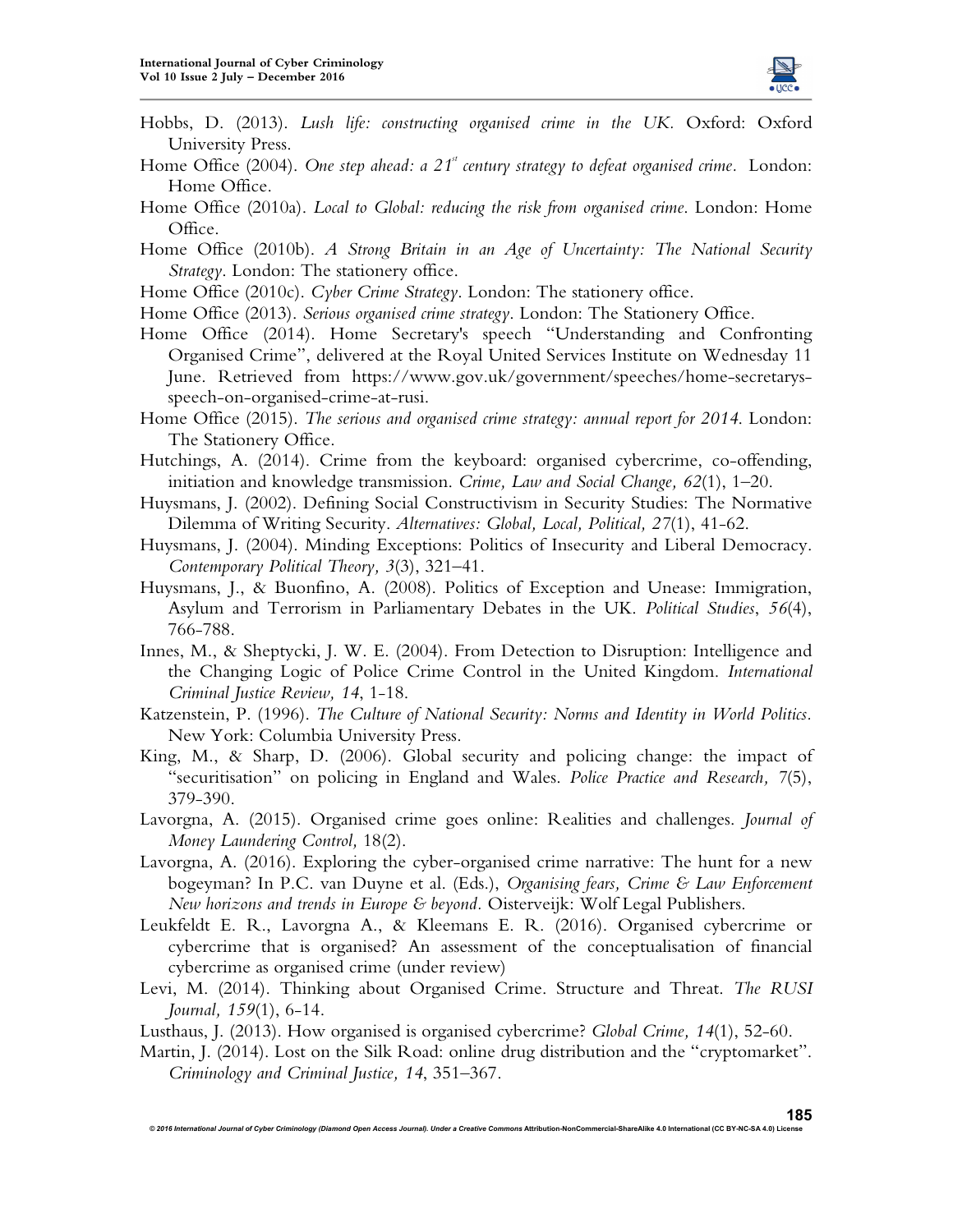- McCusker, R. (2006). Transnational organized cyber crime: distinguishing threat from reality. *Crime, Law and Social Change, 46*(4), 257-273.
- McDonald, M. (2008). Securitization and the Construction of Security. *European Journal of International Relations,* 14(4), 563–587.
- McGuire M. (2007). *Hypercrime. The new geometry of harm.* Oxon (UK) & New York: Routledge.
- NCA (2014a). *National Strategic Assessment of Serious and Organised Crime 2014*, London: The Stationery Office.
- NCA (2014b). International law enforcement deals major blow to dark web markets. *News*. Retrieved from http://www.nationalcrimeagency.gov.uk/news/483 international-law-enforcement-deals-major-blow-to-dark-web-markets.
- NCIS (2000). *The National Intelligence Model*, London: National Criminal Intelligence Service.
- Neal, A. W. (2009). Securitization and risk at the EU border: the origins of FRONTEX. *Journal of Common Market Studies, 47*(2), 333-356.
- Nelson, T. E., Clawson, R. A., & Oxley, Z. M. (1997). Media framing of a civil liberties conflict and its effect on tolerance. *American Political Science Review*, *91*, 567–583.
- Paoli, L. (2002). The paradoxes of organized crime. *Crime, Law and Social Change,* 37(1), 51–97.
- Rebovich, D. J., & Layne, J. (with Jiandani, J. & Hage, S.) (2010). *The National Public Survey on White Collar Crime*, Morgantown, WV: National White Collar Crime Center.
- Rider B. A. K. (2001). Cyber-organised crime. The impact of information technology on organised crime. *Journal of Financial Crime, 8*(4), 332-346.
- Sergi, A. (2014). Structure versus Activity. Policing Organized Crime in Italy and in the UK, Distance and Convergence. *Policing, 8*(1), 69-78.
- Sergi, A. (2015a). Divergent Mind-sets, Convergent Policies. Policing Models against Organised Crime in Italy and in England within International Frameworks. *European Journal of Criminology, 12*(6), 568-680.
- Sergi, A. (2015b). Organised crime in English criminal law: lessons from the United States on conspiracy and criminal enterprise. *Journal of Money Laundering Control, 18*(2), 182- 201.
- Sergi, A. (2016). National security vs criminal law. Perspectives, doubts and concerns on the criminalisation of organised crime in England and Wales. *European Journal on Criminal Policy and Research* (online first), 1007/s10610-016-9304-3.
- Shields, J. (2016). Baroness Shields on preventing crime in the digital age. *Speech*. Retrieved from https://www.gov.uk/government/speeches/baroness-shields-onpreventing-crime-in-the-digital-age.
- SOCA (2011). *Annual Report 2010-11*. London: The Stationery Office.
- Stritzel, H. (2012). Securitization, power, intertextuality: discourse theory and the translations of organized crime. *Security Dialogue, 43*(6), 549-567.
- van Duyne, P.C. (2004). Fears, naming and knowing: an introduction. In: P.C. van Duyne, M. Jager, K. von Lampe, & J. L. Newell (Eds.), *Threats and phantoms of organised crime, corruption and terrorism.* Nijmegen: Wolf Legal Publishers, pp.1-21.
- van Duyne, P.C., & Vander Beken, T. (2009). The incantations of the EU organised crime policy making. *Crime Law and Social Change, 51*, 261-281.